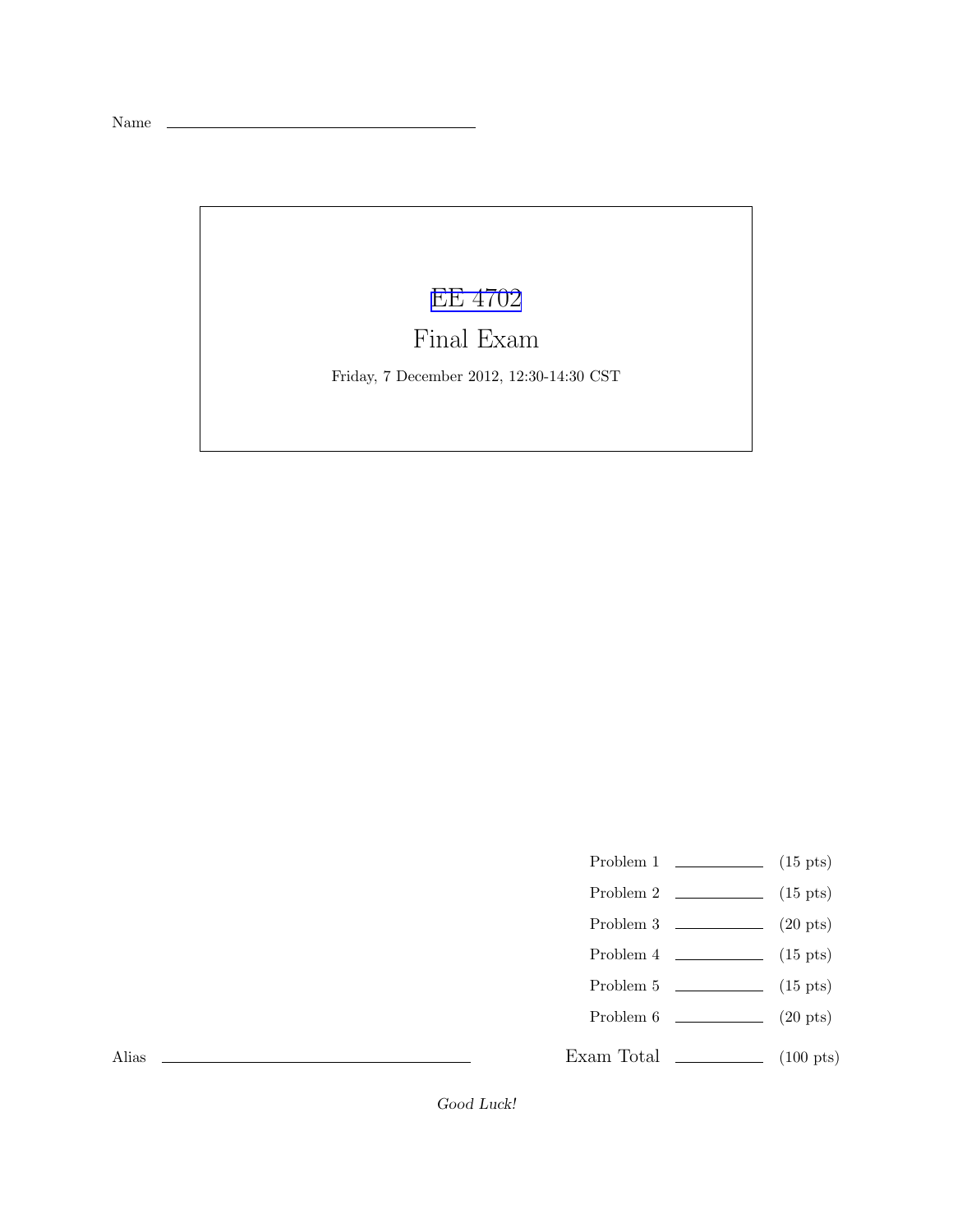Problem 1: [15 pts]The two code fragments below render the same set of triangles.

```
// Code Fragment A
 glBegin(GL_TRIANGLES);
 for ( int i=0; i<1000; i++ )
   {
     glColor3fv(lsu_spirit_gold); glVertex3fv(v0[i]);
     glColor3fv(lsu_spirit_gold); glVertex3fv(v1[i]);
     glColor3fv(lsu_spirit_gold); glVertex3fv(v2[i]);
   }
 glEnd();
// Code Fragment B
 glColor3fv(lsu_spirit_gold);
 glBegin(GL_TRIANGLE_STRIP);
 for ( int i=0; i< XXX; i++ )
     glVertex3fv(v[i]);
 glEnd();
```
(*a*) Compute the amount of data sent from CPU to GPU for each case. Use an appropriate value of XXX.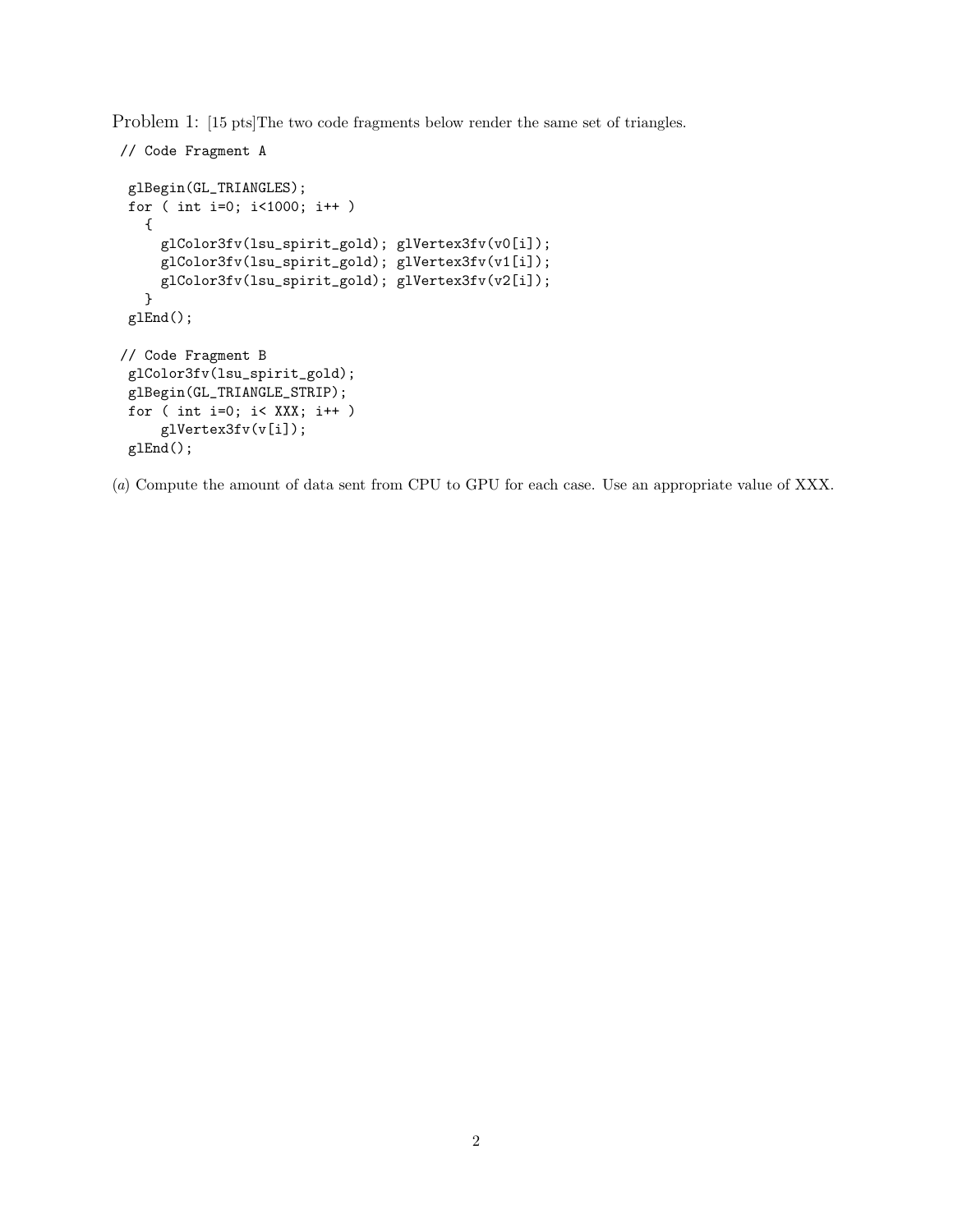Problem 2: [15 pts]Consider the declarations below which come from the vertex shader in the Homework 3 solution.

layout ( location = 2 ) uniform float wire\_radius; layout ( location = 3 ) uniform float theta; layout ( location = 4 ) uniform vec2 texture\_scale; layout ( binding = 1 ) buffer Helix\_Coord { vec4 helix\_coord[]; }; layout ( location = 1 ) in ivec2 helix\_index; out vec3 normal\_e; uniform sampler2D tex\_unit\_0;

(*a*) What do the location numbers indicate in the uniform declarations?

(*b*) How is a uniform typically used?

(*c*) Explain what the in and out qualifiers used for helix\_index and normal\_e indicate.

(*d*) Why can't the declarations above be for a geometry shader? (That is, something won't work.)

(*e*) Why can't the declarations above be for a fragment shader? (That is, something won't work.)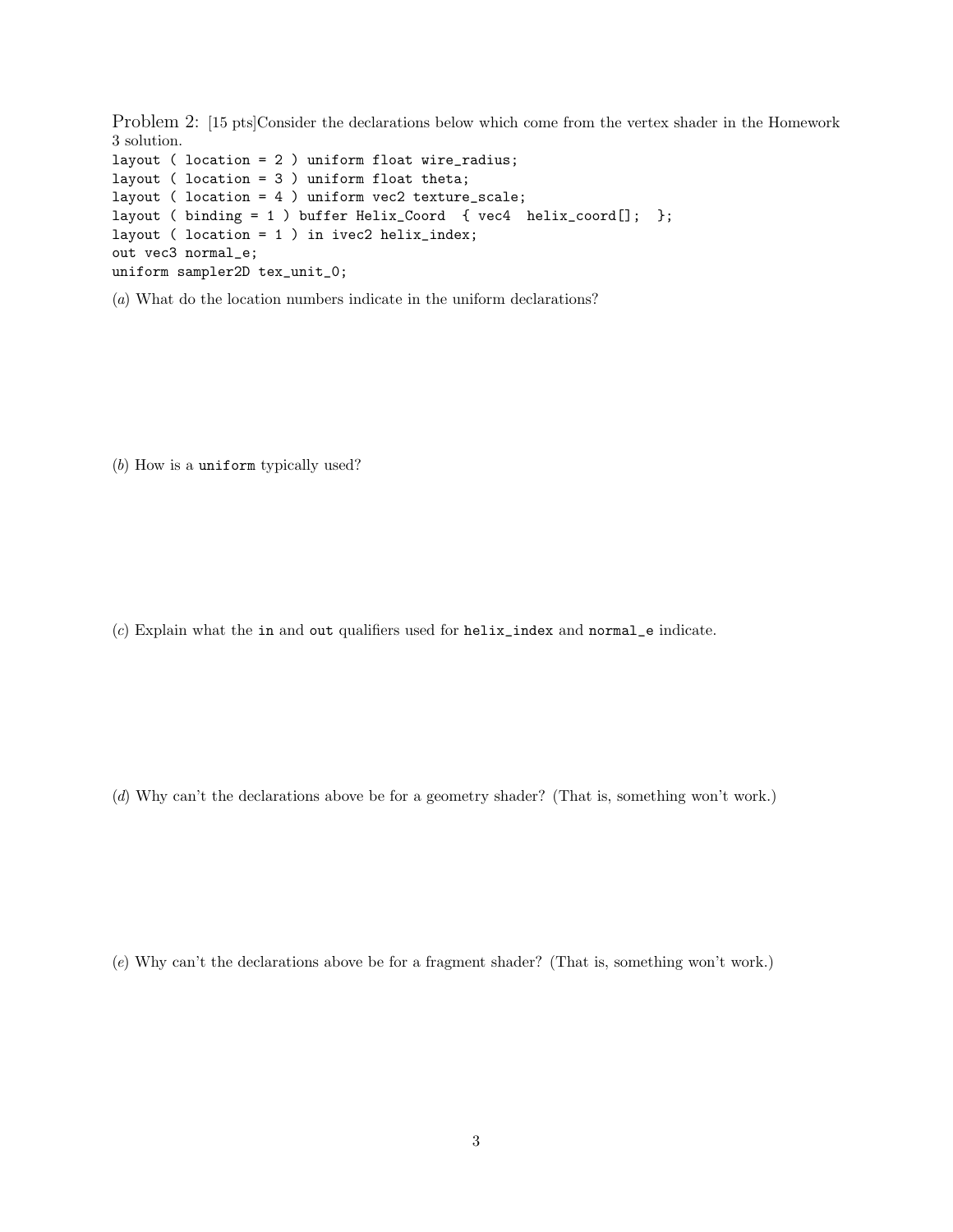Problem 3: [20 pts]The Homework 5 code simulated a spring, bringing to life the helix we were working with most of the semester. A combination of CPU and GPU code was used to compute the wire surface coordinates. Excerpts of the code appear below.

*Grading Note: This problem was based on code used in Homework 5, with which some familiarity was expected.*

```
Physics Simulation in CUDA computes helix_position and orientation, read to CPU.
              Wire_Segment* const ws = &wire_segments[i];
              ws->position = helix_position[i];
              ws->orientation = helix_orientation[i];
Computation on CPU:
          helix_coords[i] = ws->position;
          pMatrix_Rotation c_rot(ws->orientation); // Mult: 3 * 9 = 27
          helix_u[i] = c_{rot} * pVect(0,0,1);helix_v[i] = c_rot * pVect(0,1,0);Computation on Vertex Shader
  vec3 vtx = helix_coord[hidx.x].xyz;
  float pi = 3.14159265;
  float theta = hidx.y * 2 * pi / 20;
  vec3 u = \text{helix_u}[ \text{hidx.x}].xyz;vec3 v = helix_v[hidx.x].xyz;
  vec3 normal = normalize(cos(theta) * u + sin(theta) * v);
  // Compute wire surface location by adding normal to helix coordinate.
  //
```

```
vec4 vertex_o;
vertex_o.xyz = helix_coord[hidx.x].xyz + wire_radius * normal;
vertex_0.w = 1;
```
Computing the u and v vectors on the CPU requires about 18 multiplications. Consider the method used in the code above and two alternatives: computing these in CUDA or computing them in the vertex shader.

The values of hidx.x (position [index of wire segment] along the helix) vary from 0 to  $S-1$  and the values of hidx.y (position around the cylinder of a wire segment) vary from 0 to  $M - 1$ .

(*a*) Compute the amount of data moving between CPU and GPU (in both directions) for the code shown.

(*b*) Compute the amount of data that would be moved if u and v were computed in CUDA.

(*c*) Compute the amount of data that would be moved if u and v were computed in the vertex shader.

(*d*) Which option computes the same thing multiple times? Is there any benefit to this redundancy?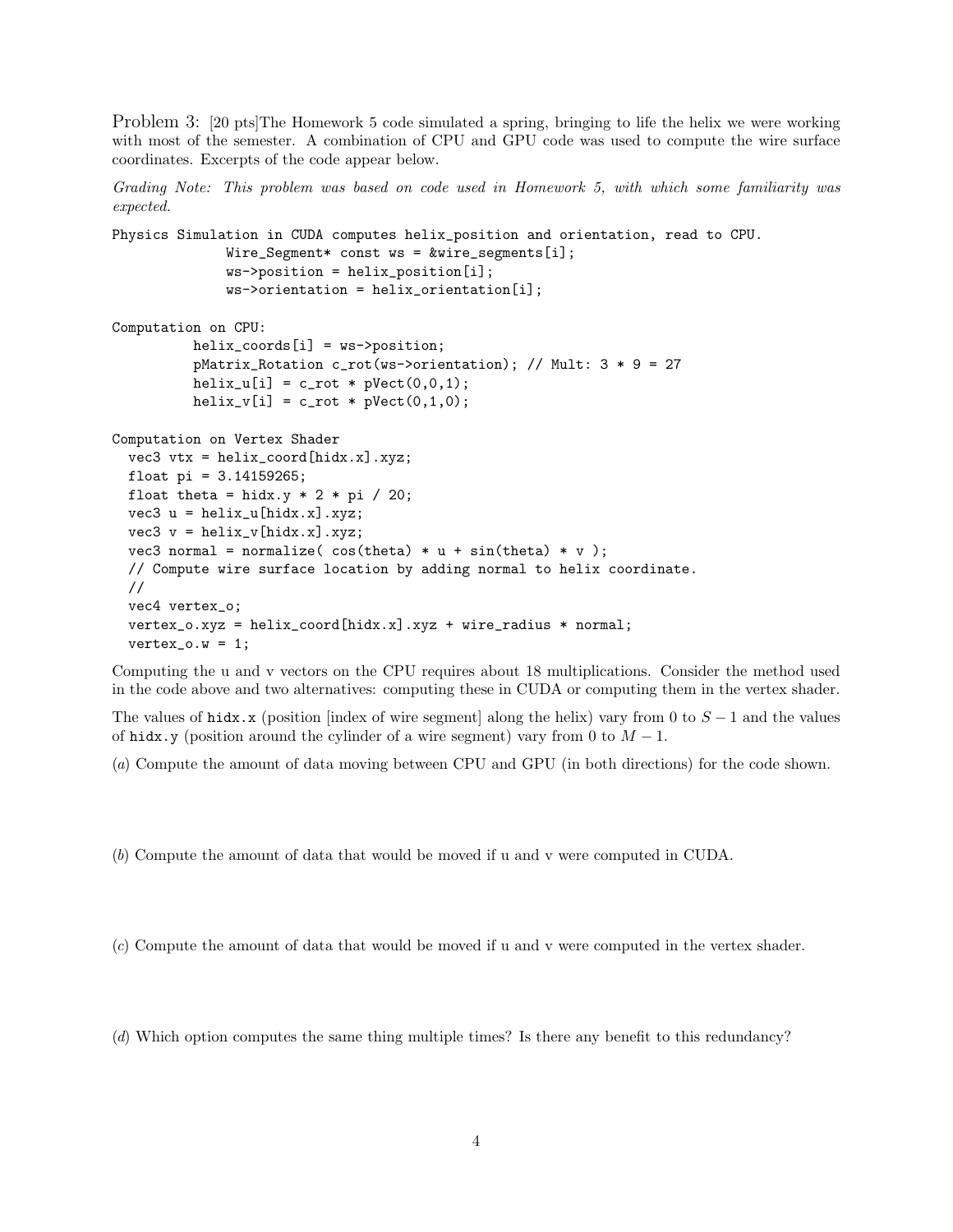Problem 4: [15 pts]A goal of Homework 2 was to use glDrawElements in place of glDrawArray. For our task of rendering a helix, glDrawElements reduces the number of vertices that need to be sent from CPU to GPU by a factor of 2.

(*a*) Explain why half the number of vertices are needed.

(*b*) When using glDrawElements what needs to be sent from CPU to GPU that was not needed with glDrawArray? How large is it in comparison to the vertex arrays?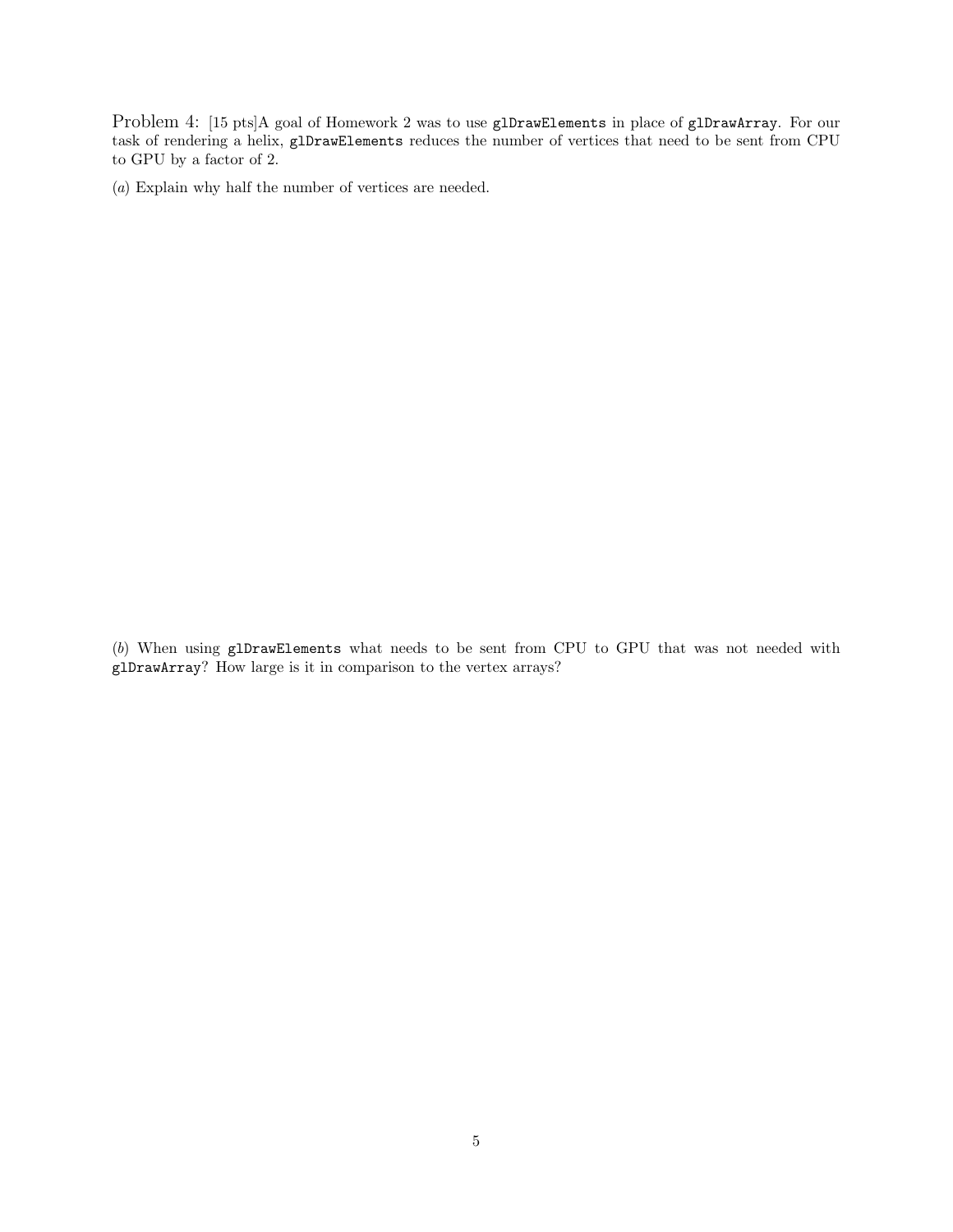Problem 5: [15 pts]Answer the following questions abut coordinate spaces. For the transformations use  $T_{\vec{v}}$  to indicate a translation transformation and  $R_{\vec{u}\to\vec{v}}$  indicate a rotation transform that rotates  $\vec{u}$  to  $\vec{v}$ .

(*a*) Let  $P_o$  be a coordinate in object space coordinates, let E be the location of the eye and  $\vec{v}$  be a normal to the projection surface. Show how to transform  $P_o$  into an eye-space coordinate.

(b) Let P be a point in clip space. How can we determine if P is in the view volume?

(*c*) Suppose we are rendering to a window of size  $1000 \times 1000$  pixels. Let  $P_c = (0.5, 0.5, 0.5)$  be a coordinate in clip space.

Provide an example of clip space coordinate  $P_d \neq P_c$  that is likely to be in the same pixel as  $P_c$ .

Provide an example of clip space coordinate that is in a pixel close to  $P_c$ .